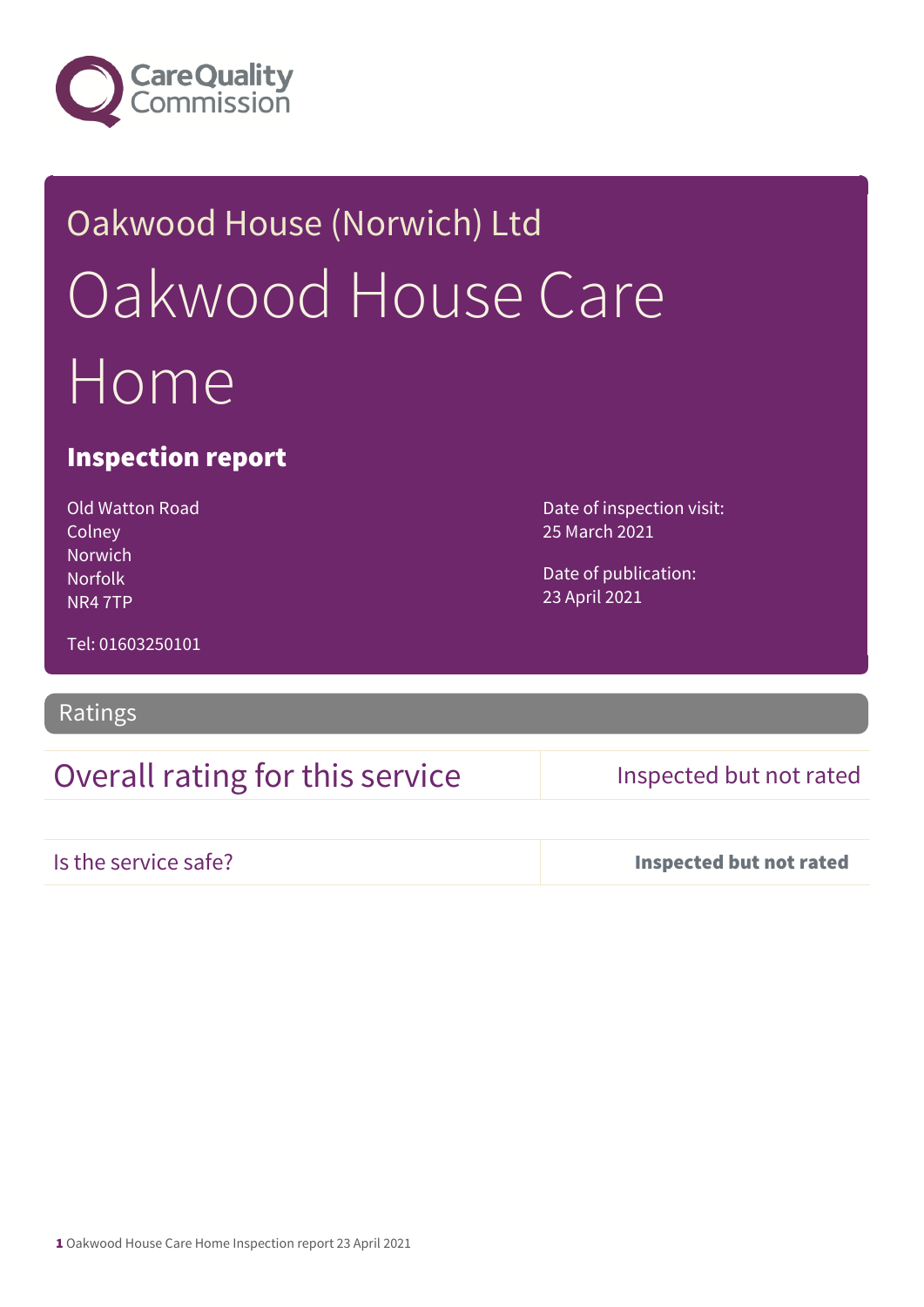## Summary of findings

#### Overall summary

Oakwood House Care Home provides nursing or personal care for up to 50 older people in a purpose built, two storey premises. At the time of inspection, 20 people were living at the service.

We found the following examples of good practice.

The provider was following best practice guidance in terms of ensuring visitors to the service did not introduce and spread COVID-19. All staff and visitors had their temperature measured, reviewed, and recorded on entry. Where any concerns were raised, visitors were provided with advice and guidance by staff.

Staff, visitors, and people living in the service were tested regularly for COVID-19 infection.

Staff were adhering to personal protective equipment (PPE) and social distancing guidance.

People were supported to speak to their families on the phone or via video call. Inside and outside visits were risk assessed and risk reduction measures were in place. The service had constructed a visiting pod with external access to facilitate easier and safer visiting. The service had arrangements to facilitate visits for people at the end of their life.

The provider had isolation arrangements in place for people who were infected with COVID-19, or for people who had been admitted to the service from hospital or the community. There was clear information and procedures for staff to care for people who were isolating. This effectively reduced the risks of transmission of COVID-19 within the service.

To ensure reduced risk of transmission of COVID-19, staff had breaks scheduled so that they were on their own and not mixing with others. The service facilitated and encouraged measures aimed at increasing staff wellbeing and morale such as 'silly' days where staff wore brightly coloured socks. These and other measures were well received.

The provider had ensured risk assessments were carried out for any staff at higher risk of vulnerability to COVID-19 and made appropriate arrangements to protect staff and people.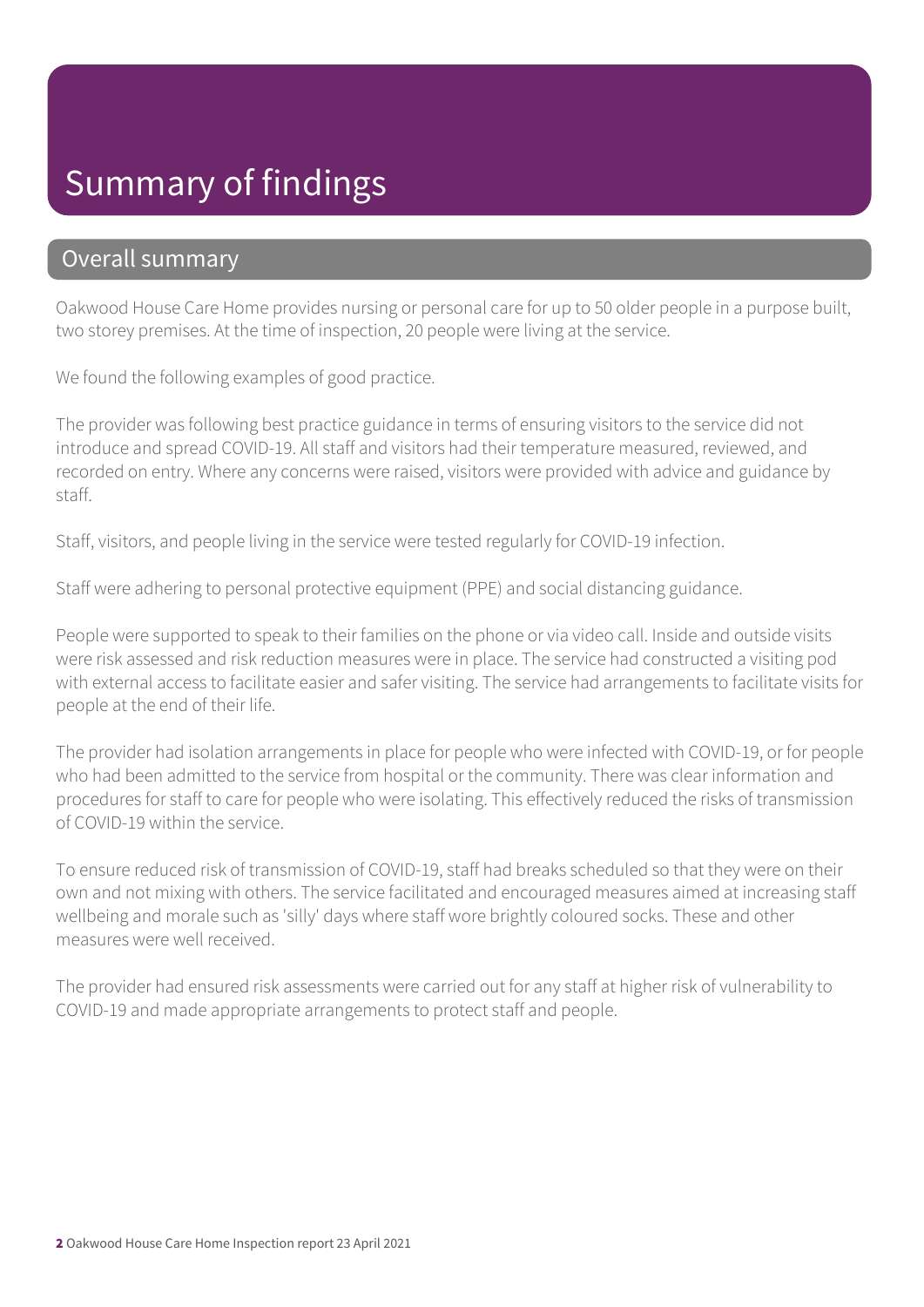#### The five questions we ask about services and what we found

We always ask the following five questions of services.

Further information is in the detailed findings below.

Is the service safe? Inspected but not rated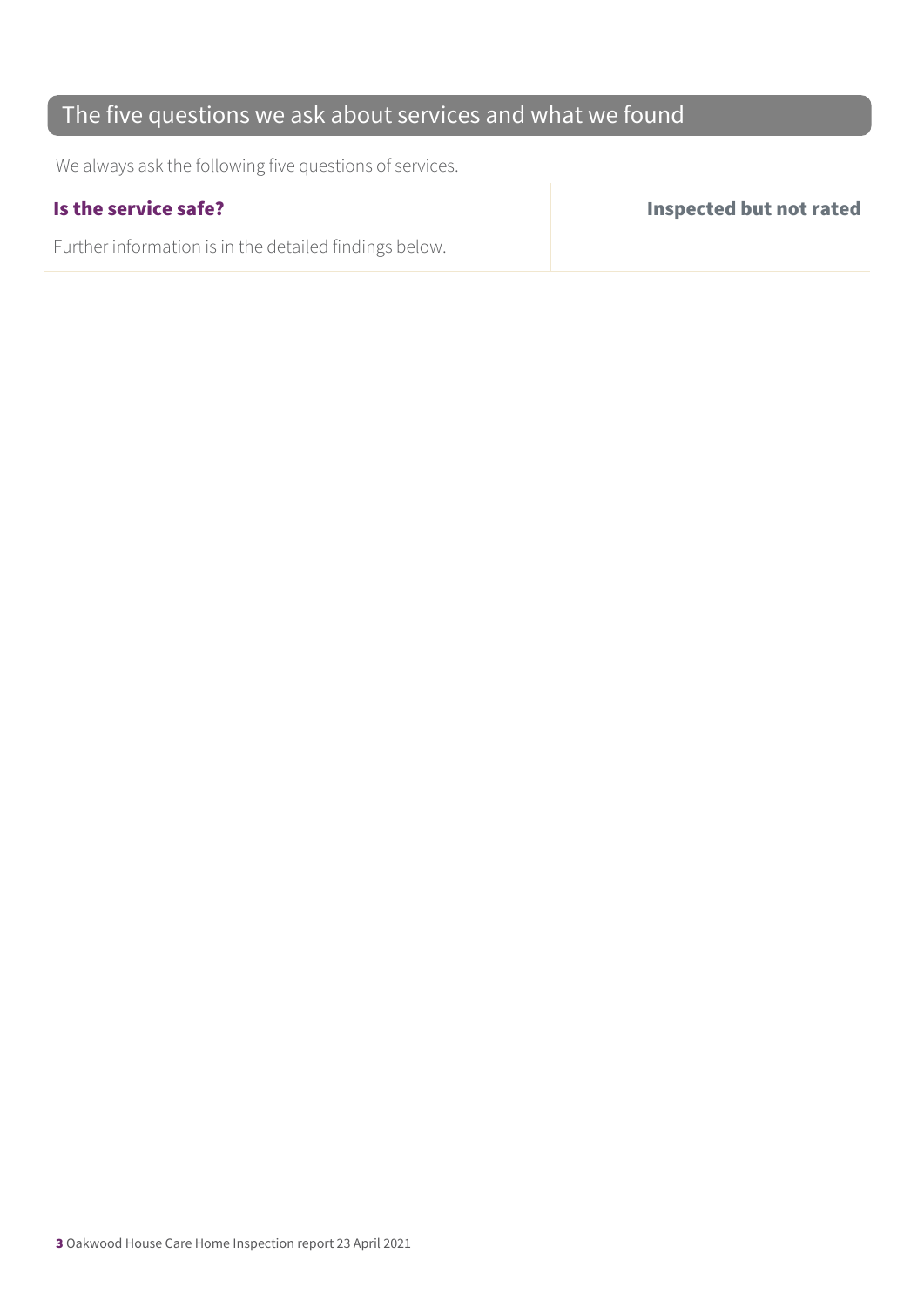

# Oakwood House Care Home

Detailed findings

# Background to this inspection

We carried out this inspection under Section 60 of the Health and Social Care Act 2008 as part of our regulatory functions. This inspection was planned to check whether the provider is meeting the legal requirements and regulations associated with the Health and Social Care Act 2008.

As part of the CQC response to the coronavirus pandemic we are looking at the preparedness of care homes in relation to infection prevention and control. This inspection took place on 25 March 2021. This was an announced, targeted inspection looking at the infection prevention and control measures the provider has in place and seeking to identify examples of good practice.